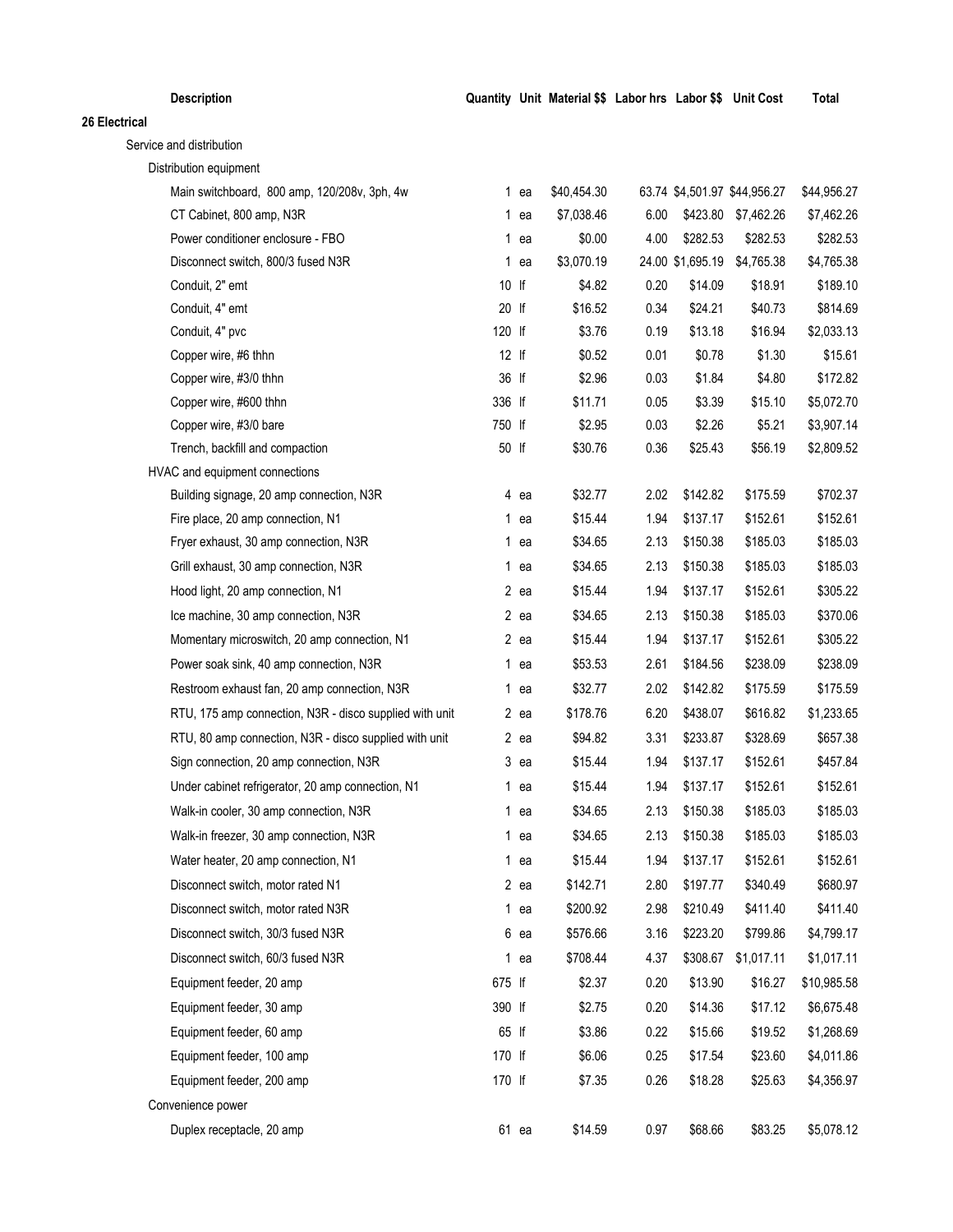|                           | <b>Description</b>                       |         |         | Quantity Unit Material \$\$ Labor hrs Labor \$\$ |      |                  | <b>Unit Cost</b> | Total       |
|---------------------------|------------------------------------------|---------|---------|--------------------------------------------------|------|------------------|------------------|-------------|
|                           | Double duplex receptacle, 20 amp         |         | $1$ ea  | \$19.77                                          | 1.29 | \$91.26          | \$111.02         | \$111.02    |
|                           | Duplex receptacle, 20 amp GFCI           |         | 2 ea    | \$27.97                                          | 1.02 | \$72.19          | \$100.15         | \$200.31    |
|                           | Duplex receptacle, 20 amp GFCI, wp       |         | 5 ea    | \$34.10                                          | 1.12 | \$79.25          | \$113.35         | \$566.76    |
|                           | Duplex USB receptacle, 20 amp            |         | 5 ea    | \$39.11                                          | 0.97 | \$68.66          | \$107.77         | \$538.85    |
|                           | Simplex receptacle, 20 amp               |         | 4 ea    | \$23.90                                          | 0.97 | \$68.66          | \$92.55          | \$370.21    |
|                           | Junction box, 120v                       |         | 28 ea   | \$22.15                                          | 1.22 | \$85.82          | \$107.97         | \$3,023.11  |
|                           | Junction box, wp - photocell             |         | $1$ ea  | \$43.07                                          | 1.22 | \$85.82          | \$128.89         | \$128.89    |
|                           | Power kill switch                        |         | $2$ ea  | \$189.50                                         | 1.50 | \$105.95         | \$295.45         | \$590.89    |
|                           | Receptacle, 30 amp, twist-lock           |         | $3$ ea  | \$37.84                                          | 0.90 | \$63.71          | \$101.55         | \$304.66    |
|                           | Receptacle, 50 amp, twist-lock           |         | 5 ea    | \$79.07                                          | 1.00 | \$70.77          | \$149.85         | \$749.24    |
|                           | Branch power, 20 amp                     | 1635 lf |         | \$2.23                                           | 0.18 | \$12.38          | \$14.60          | \$23,878.67 |
|                           | Branch power, 30 amp                     | 135 lf  |         | \$2.75                                           | 0.19 | \$13.23          | \$15.99          | \$2,158.18  |
|                           | Branch power, 50 amp                     | 225 lf  |         | \$6.06                                           | 0.23 | \$16.19          | \$22.24          | \$5,004.68  |
|                           | Conduit, 3/4" emt                        | 30 lf   |         | \$1.34                                           | 0.11 | \$7.89           | \$9.23           | \$276.92    |
|                           | Conduit, 1" pvc                          | 130 lf  |         | \$0.61                                           | 0.06 | \$4.50           | \$5.11           | \$663.76    |
|                           | Copper wire, #12 thhn                    | 429 lf  |         | \$0.13                                           | 0.01 | \$0.42           | \$0.56           | \$238.19    |
|                           | Lighting and lighting control            |         |         |                                                  |      |                  |                  |             |
|                           | Type A-1, 6" LED downlight               |         | 19 ea   | \$136.59                                         | 0.55 | \$38.85          | \$175.43         | \$3,333.24  |
|                           | Type A-2, 6" LED eye-ball                |         | 2 ea    | \$215.34                                         | 0.55 | \$38.85          | \$254.19         | \$508.37    |
|                           | Type A-3, 6" LED downlight, wet location |         | $10$ ea | \$236.75                                         | 0.55 | \$38.85          | \$275.60         | \$2,755.96  |
|                           | Type A-4, LED flood                      |         | $2$ ea  | \$369.15                                         | 0.65 | \$45.91          | \$415.06         | \$830.12    |
|                           | Type B-4, 2x2 LED lay-in troffer         |         | 14 ea   | \$212.30                                         | 3.10 | \$218.96         | \$431.27         | \$6,037.72  |
|                           | Type EM-2, emergency LED                 |         | $12$ ea | \$214.11                                         | 0.65 | \$45.91          | \$260.02         | \$3,120.22  |
|                           | Type EX-1 DR, remote head, double        |         | 3 ea    | \$524.62                                         | 0.65 | \$45.91          | \$570.54         | \$1,711.61  |
|                           | Type EX-1, exit/em combo                 |         | 4 ea    | \$147.66                                         | 0.65 | \$45.91          | \$193.57         | \$774.29    |
|                           | Type K-11, wall sconce, exterior         |         | 4 ea    | \$278.77                                         | 0.65 | \$45.91          | \$324.68         | \$1,298.72  |
|                           | Type P-3, suspended semi-indirect        | 48 lf   |         | \$159.97                                         | 0.55 | \$38.85          | \$198.81         | \$9,543.03  |
|                           | Type UM-2, small decorative pendant      |         | 5 ea    | \$338.39                                         | 0.65 | \$45.91          | \$384.30         | \$1,921.49  |
|                           | Type UM-4, large decorative pendant      |         | $1$ ea  | \$1,753.46                                       | 0.65 | \$45.91          | \$1,799.37       | \$1,799.37  |
|                           | Type Unknown, Pole Light                 |         | 2 ea    | \$4,952.76                                       |      | 15.00 \$1,059.50 | \$6,012.26       | \$12,024.52 |
|                           | Type WB-1, 4' vapor tight strip          |         | 6 ea    | \$226.41                                         | 2.95 | \$208.37         | \$434.78         | \$2,608.68  |
|                           | Type WP-3, LED wallpack                  |         | 3 ea    | \$366.17                                         | 0.65 | \$45.91          | \$412.08         | \$1,236.25  |
|                           | Single pole switch                       |         | 1 ea    | \$23.05                                          | 0.92 | \$65.12          | \$88.17          | \$88.17     |
|                           | Single pole/single pole/dimmer switch    |         | $1$ ea  | \$213.87                                         | 1.79 | \$126.43         | \$340.30         | \$340.30    |
|                           | Occupancy sensor, ceiling mounted        |         | $3$ ea  | \$160.51                                         | 1.23 | \$86.81          | \$247.32         | \$741.96    |
|                           | Occupancy sensor, wall mounted           |         | $3$ ea  | \$146.09                                         | 0.92 | \$65.12          | \$211.22         | \$633.65    |
|                           | Lighting branch power, fixtures          | 1068 lf |         | \$2.23                                           | 0.18 | \$12.38          | \$14.60          | \$15,597.81 |
|                           | Lighting branch power, controls          | 50 lf   |         | \$2.08                                           | 0.17 | \$11.91          | \$13.99          | \$699.70    |
|                           | Conduit, 3/4" emt                        | 150 lf  |         | \$1.34                                           | 0.11 | \$7.89           | \$9.23           | \$1,384.60  |
|                           | Lighting control cable                   | 180 lf  |         | \$1.63                                           | 0.02 | \$1.13           | \$2.76           | \$496.42    |
|                           | Trench, backfill and compaction          | 100 lf  |         | \$12.31                                          | 0.24 | \$16.95          | \$29.26          | \$2,925.69  |
| <b>Total - Electrical</b> |                                          |         |         |                                                  |      |                  |                  | \$228,626   |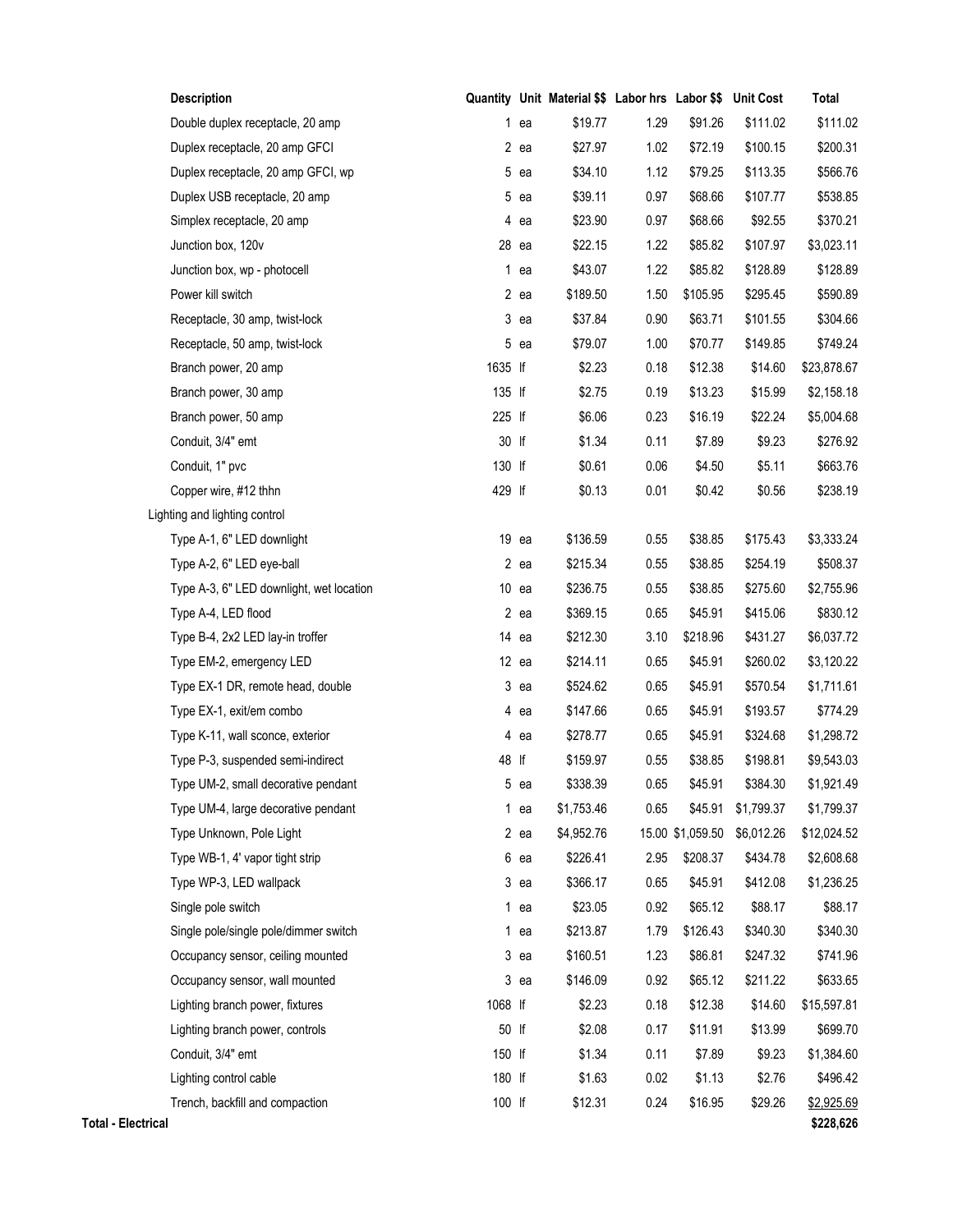| <b>Description</b>                                                          |         |         | Quantity Unit Material \$\$ Labor hrs Labor \$\$ Unit Cost |      |                  |            | Total                |
|-----------------------------------------------------------------------------|---------|---------|------------------------------------------------------------|------|------------------|------------|----------------------|
| 27 Communications                                                           |         |         |                                                            |      |                  |            |                      |
| Voice and Data system                                                       |         |         |                                                            |      |                  |            |                      |
| Tele/data outlet, 2 port                                                    |         | 8 ea    | \$70.40                                                    | 0.71 | \$50.15          | \$120.55   | \$964.41             |
| Data outlet, 1 port                                                         |         | $26$ ea | \$78.08                                                    | 0.89 | \$62.69          | \$140.76   | \$3,659.88           |
| Tele/data outlet, back box only                                             |         | $3$ ea  | \$9.35                                                     | 0.71 | \$50.15          | \$59.50    | \$178.51             |
| TV outlet                                                                   | 1       | ea      | \$78.08                                                    | 0.89 | \$62.69          | \$140.76   | \$140.76             |
| Conduit, 1" emt                                                             | 570 lf  |         | \$1.96                                                     | 0.12 | \$8.45           | \$10.42    | \$5,937.16           |
| Conduit, 1" pvc                                                             | 300 lf  |         | \$0.61                                                     | 0.06 | \$4.50           | \$5.11     | \$1,531.76           |
| CAT-6, 4 pair 23 AWG, CMP                                                   | 4300 lf |         | \$0.45                                                     | 0.01 | \$0.79           | \$1.24     | \$5,341.16           |
| Audio-video system                                                          |         |         |                                                            |      |                  |            |                      |
| Junction box, empty                                                         |         | $1$ ea  | \$20.77                                                    | 0.89 | \$62.69          | \$83.45    | \$83.45              |
| Volume control                                                              |         | $2$ ea  | \$92.11                                                    | 0.89 | \$62.69          | \$154.80   | \$309.60             |
| Conduit, 3/4" emt                                                           | 50 lf   |         | \$1.34                                                     | 0.11 | \$7.89           | \$9.23     | \$461.53             |
| <b>Total - Communications</b>                                               |         |         |                                                            |      |                  |            | \$18,608             |
| 28 Electrical Safety And Security                                           |         |         |                                                            |      |                  |            |                      |
| Closed circuit television system                                            |         |         |                                                            |      |                  |            |                      |
| CCTV fixed IP camera                                                        |         | $12$ ea | \$799.83                                                   | 1.91 | \$134.91         | \$934.73   | \$11,216.81          |
| CCTV monitor                                                                |         | $1$ ea  | \$670.62                                                   | 1.20 | \$84.76          | \$755.38   | \$755.38             |
| DVR, 12TB storage                                                           |         | 1 ea    | \$0.00                                                     | 6.00 | \$423.80         | \$423.80   | \$423.80             |
| Conduit, 3/4" emt                                                           | 120 lf  |         | \$1.34                                                     | 0.11 | \$7.89           | \$9.23     | \$1,107.68           |
| CCTV cabling                                                                | 1020 lf |         | \$0.20                                                     | 0.01 | \$0.99           | \$1.19     | \$1,216.22           |
| Security system                                                             |         |         |                                                            |      |                  |            |                      |
| Intrusion control panel                                                     |         | 1 ea    | \$4,337.51                                                 | 4.00 | \$282.53         | \$4,620.04 | \$4,620.04           |
| Arming station                                                              |         | 1 ea    | \$427.65                                                   | 1.71 | \$120.78         | \$548.43   | \$548.43             |
| Motion detector                                                             |         | $2$ ea  | \$270.49                                                   | 1.51 | \$106.66         | \$377.14   | \$754.29             |
| Panic button                                                                |         | 2 ea    | \$105.72                                                   | 1.37 | \$96.91          | \$202.63   | \$405.27             |
| Security strobe                                                             |         | $1$ ea  | \$99.07                                                    | 1.21 | \$85.47          | \$184.53   | \$184.53             |
| Alarm contact, flush mount                                                  |         | $3$ ea  | \$31.98                                                    | 1.83 | \$129.54         | \$161.52   | \$484.55             |
| Conduit, 3/4" emt                                                           | 350 lf  |         | \$1.34                                                     | 0.11 | \$7.89           | \$9.23     | \$3,230.72           |
| Security cable                                                              | 420 lf  |         | \$0.00                                                     | 0.01 | \$0.85           | \$1.13     | \$473.56             |
| Fire alarm system                                                           |         |         |                                                            |      |                  |            |                      |
| FA control panel                                                            |         | $1$ ea  | \$4,169.89                                                 |      | 40.00 \$2,825.32 | \$6,995.21 | \$6,995.21           |
| FA pull station                                                             |         | $2$ ea  | \$135.35                                                   | 2.70 | \$190.71         | \$326.06   | \$652.11             |
| FA smoke detector                                                           |         | $2$ ea  | \$92.25                                                    | 2.97 | \$209.78         | \$302.03   | \$604.06             |
| Remote test station                                                         |         | $2$ ea  | \$81.19                                                    | 3.00 | \$211.90         | \$293.09   | \$586.17             |
| Conduit, 3/4" emt                                                           | 245 lf  |         | \$1.34                                                     | 0.11 | \$7.89           | \$9.23     | \$2,261.51           |
| Fire alarm cable rated, 2C<br><b>Total - Electrical Safety And Security</b> | 294 If  |         | \$0.65                                                     | 0.02 | \$1.41           | \$2.07     | \$607.45<br>\$37,128 |

General conditions / General requirements